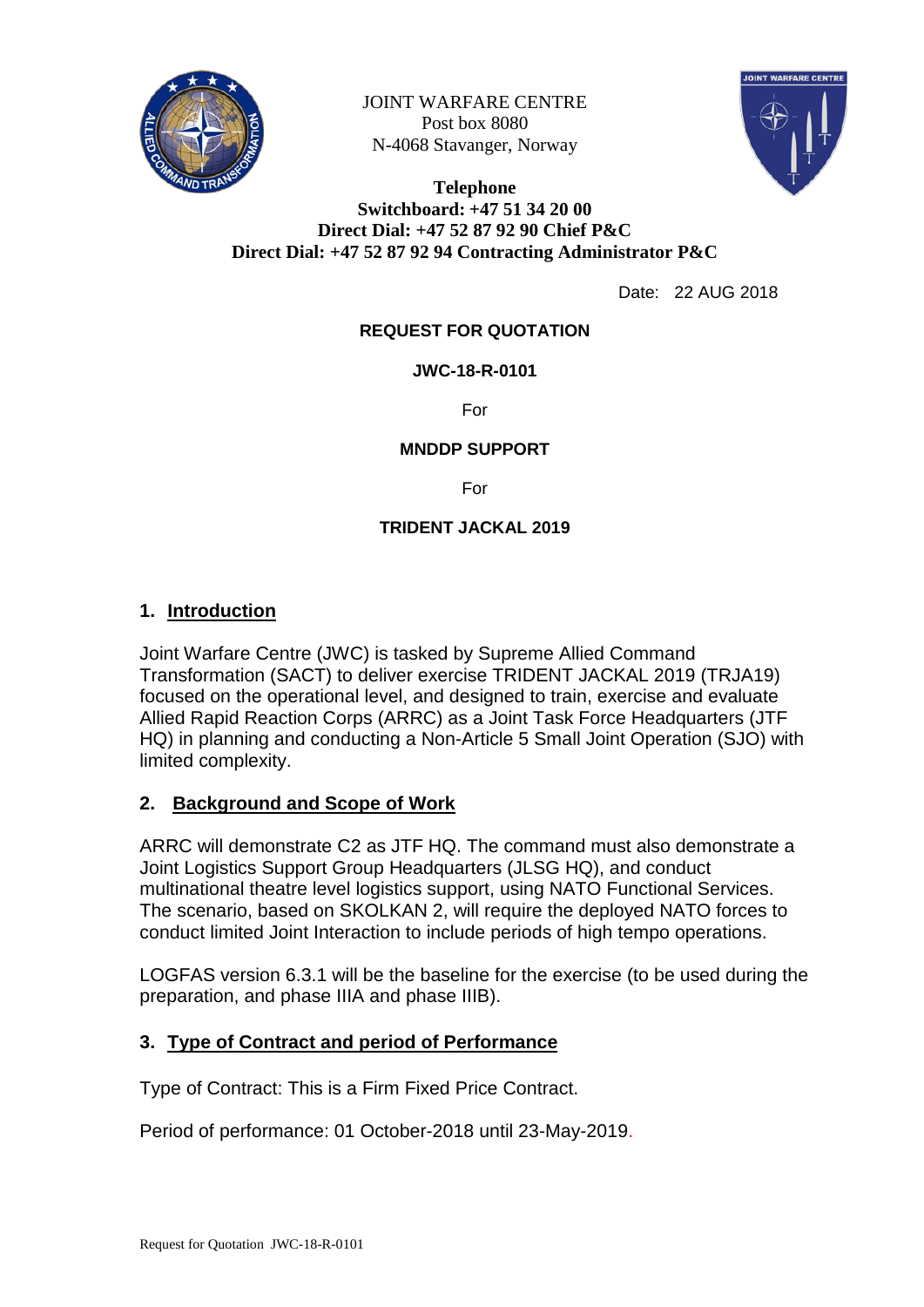## **4. Tasking and deliverables:**

- a. Support SHAPE,ARRC,JWC, TAs, CCs and subordinated units to develop the following Geo products in LOGFAS GeoMan Module in support of the DDPs:
	- o Map Project to include a set of maps related to the Ex Scenario.( MAP data details for LOGFAS, including MAP files ( .xml…) and Data within the MAP)
	- o Networks and Routes.(Theatre networks ( strategic networks for deployment , AIR, MARITIME, LAND))
	- o Additional set of Ex GeoLocs set, according to the needs of the exercise design.
	- o All the products that could be needed to support the exercise in accordance with paragraph 5 ( Other Remarks)

Deliverable: Exercise TRJA 19 set of LOGFAS GeoMAN.

b. As per Ex TRJA 19 OPLAN and exercise documents, and in preparation for the DDPs, produce in LOGFAS compatible format the Initial Pool of Forces (IPF), CJSOR, AFL, and the ADL (see para. 6 for IPF, CJSOR, AFL and ADL development responsibilities).

Deliverable: Exercise TRJA 19 IPF, CJSOR, AFL and ADL in LOGFAS format.

c. As per Ex TRJA 19 OPLAN, develop the TRJA 19 National Detailed Deployment Plans (DDPs) and de Multinational Detailed Deployment Plan (MNDDP) for forces and sustainment (LOGFAS Format). The estimated size of the exercise force package for which DDP, and MNDDP will have to be developed is at annex A.

Deliverable: Exercise TRJA19 National DDPs. And MNDDP.

d. Support JWC, SHAPE, ARRC, CCs, TAs and subordinated units to develop the exercise (LOGFAS) Force Profiles and Holdings (FP&H) + Sustainment Package (SP) utilizing the Statement of Requirements (CJSOR) from the TRJA 19 OPLAN and generic sustainment parameters for each sourced unit.

Deliverable: set of TRJA 19 LOGFAS FP&H + SP.

- e. The contractor will visit ARRC (2 working days) during the Crisis Response Planning (CRP) phase (CONOPS and OPLAN development) (03 DEC 18– 04 FEB 19) to gain a good understanding on the logistics, RSOM and sustainment concept for the operation, and to further coordinate the works listed above. This visit will be to Gloucester, UK.
- f. The contractor will participate (4 working days) in the TRJA 2019 MEL/MIL Scripting and STARTEX Validation Workshop that will take place at JWC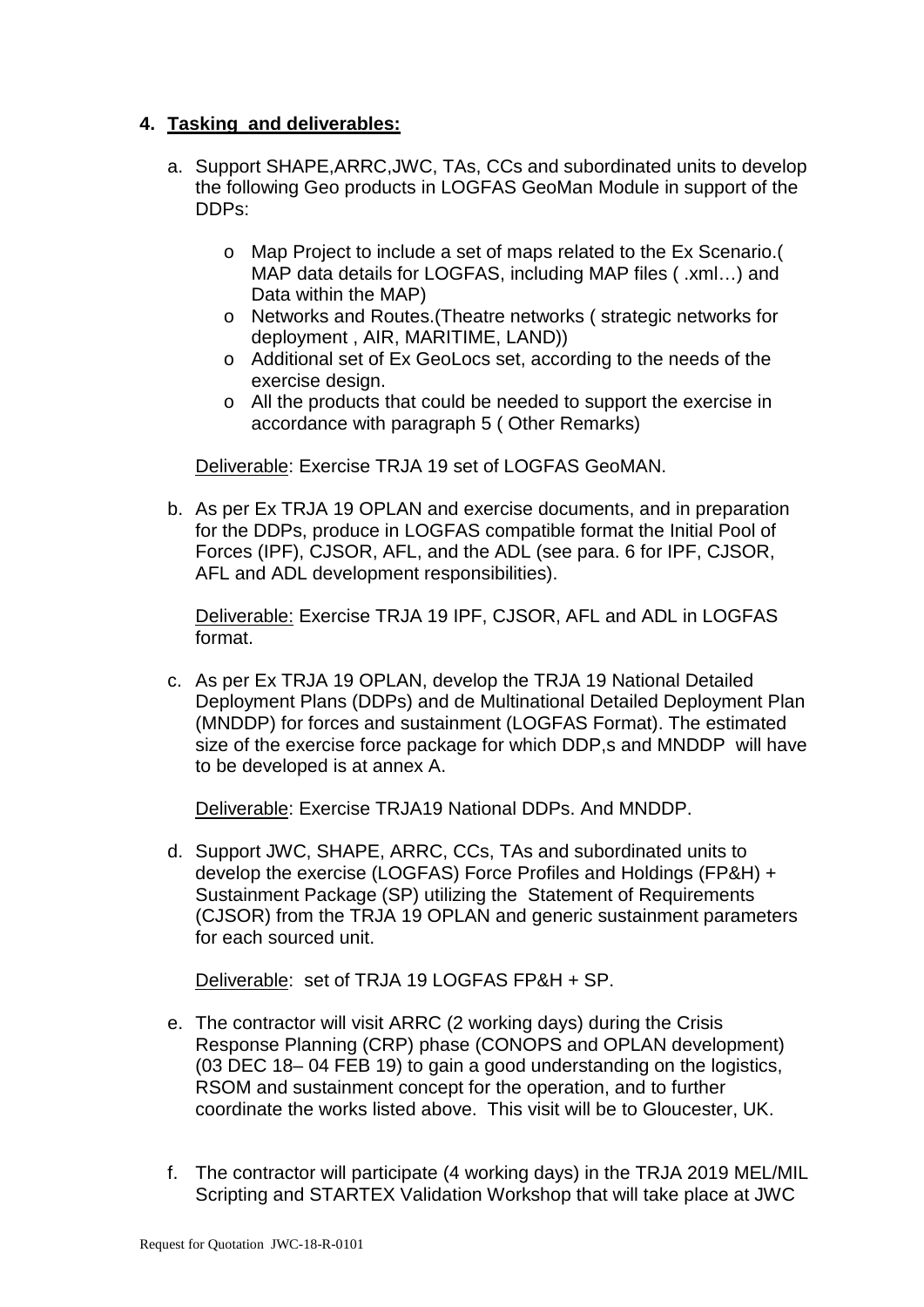(Stavanger) from 01 APR to 10 APR, in order to support JWC in developing the arrival and disposition of forces in Theatre for STARTEX, and if necessary incorporate minor changes in the contractor's deliverables.

g. The contractor shall provide the name, email and telephone number of a person that exercise personnel can contact from date of contract award until 23-May 2019 during the hours of 0800-1600 hrs local time in order to provide guidance or coordinate the status of the deliverables (supportdesk).

## **5. Other remarks**

- a. The contractor will develop and merge all DDPs, and create the Multinational Detailed Deployment Plan MNDDP, running a quality check to avoid any potential inconsistency with respect to the Ex OPLAN products and significant potential de-confliction issues.
- b. The development of the exercise (LOGFAS) Force Profiles and Holdings (FP&H) and Sustainment Packages (SP) will be done by the contractor under the coordination of ARRC, in line with the exercise final Force Package that will be identified during the Crisis Response Planning Process (Force Generation).CCs, and ARRC, will provide to the contractor, a First Draft of the FP&H **NLT 14FEB19**, and the final version FP&H + SP **NLT 25FEB19**. The contractor will track these documents to help in any queries related to them, as specified in paragraph 4, according to TRJA19 exercise design, and furthermore use them to develop the exercise (LOGFAS) Force Profiles and Holdings (FP&H) and Sustainment Packages (SP).
- c. The contractor has to create the Transportation Assets and or Transportation Assets Fleets based on open source information, but always in line with the exercise, JWC (Scenario) can set limits on the availability of Transportation Assets Types/Flees.
- d. The contractor will work with JWC (MEL/MIL) to create realistic "white noise" on the LOCs. This comprises NGO movements, HN Def Force Movements, Evacuees, (IDP,s) and other civilian traffic.
- e. The contractor has to generate the Consumable Report and store it in LDM, further details will be provided during the process according to the level of support requested by TAs, CCs and subordinated units.
- f. The definition of the RIC version to be used for Trident Jackal 19 exercise will be defined during the process, according to TAs, CCs, and subordinated units support requested.
- g. The contractor has to develop the National sustainment parameters, National Consumption Rates and National Packing Options for each Nation participating in the exercise.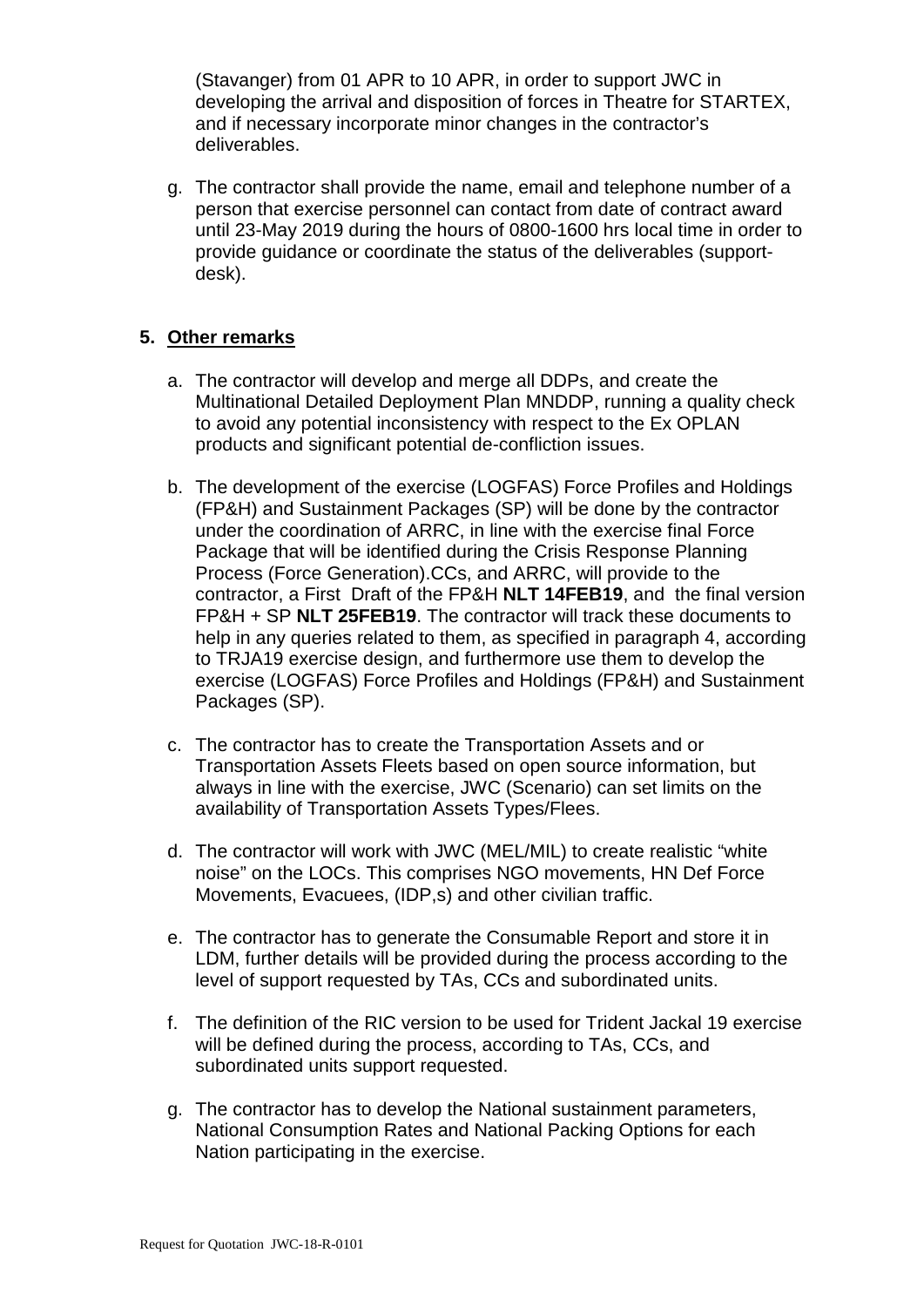- h. During the exercise there can be several lines DOS ( $1<sup>st</sup>$  line,  $2<sup>nd</sup>$  line...) as part of the Force Profile, a force Resupply Profile for each sourced unit can be needed during the process, further details will come during this process in accordance to the support requested for the exercise.
- i. The contractor has to prepare Case Study for use in creating the SPM Scenario for sustainment packaging.
- j. The contractor has to provide the detail the weapons/ammo and other critical items that should be included "containers" in order to support LOG/OPS planning and reporting.
- k. JWC (Scenario) will determine the throughput capacity of each LOC and POD. (Contractor, TAs, CCs and subordinated units inputs, will be considered for this determination).
- l. Contractor, ICCW scenario and TAs, will set the capacity available for planning and de-conflicting DDPs.
- m. JWC (Force Generation Planner) will provide the Initial Pool of Forces (IPF) Force Sensing, CJSOR, AFL and ADL documents to the contractor.
- n. Even when TAs, CCs and subordinated units will be working in developing FP&H +SP in LOGFAS format, the contractor has to ensure that we have a good final version of the FP&H+SP for the exercise, using the data received during the process.

# **6. Schedule of Delivery**

The contractor shall provide all deliverables listed above NLT:

- Exercise TRJA 19 set of LOGFAS GeoMAN. **NLT 10 business days after award.**
- Exercise TRJA19 IPF in LOGFAS format. **NLT 11OCT18**.
- Exercise TRJA 19 CJSOR in LOGFAS format. **NLT 15JAN19**.
- Exercise TRJA 19 AFL in LOGFAS format. **NLT 23JAN19.**
- Exercise TRJA 19 ADL in LOGFAS format. **NLT 08FEB19**.
- set of TRJA 19 LOGFAS FP&H+SP **27FEB19.**
- Exercise TRJA 19 National DDPs for Phases IIIA and IIIB. NLT **01MAR19.**
- Exercise TRJA 19 MNDDP (Final Version) for Phases IIIA and IIIB. **NLT 01APR19**.

During the exercise an adapted Force Generation process will be followed. Therefore the expected delivery of CRP/Force Generation (FoG) products would be (in ppt, pdf, and/or Excel format):

- a. Blue books defining the Force Package to be used in the planning (JWC): **NLT 05OCT18**.
- b. IPF available for planning (JWC). **NLT 09OCT18**.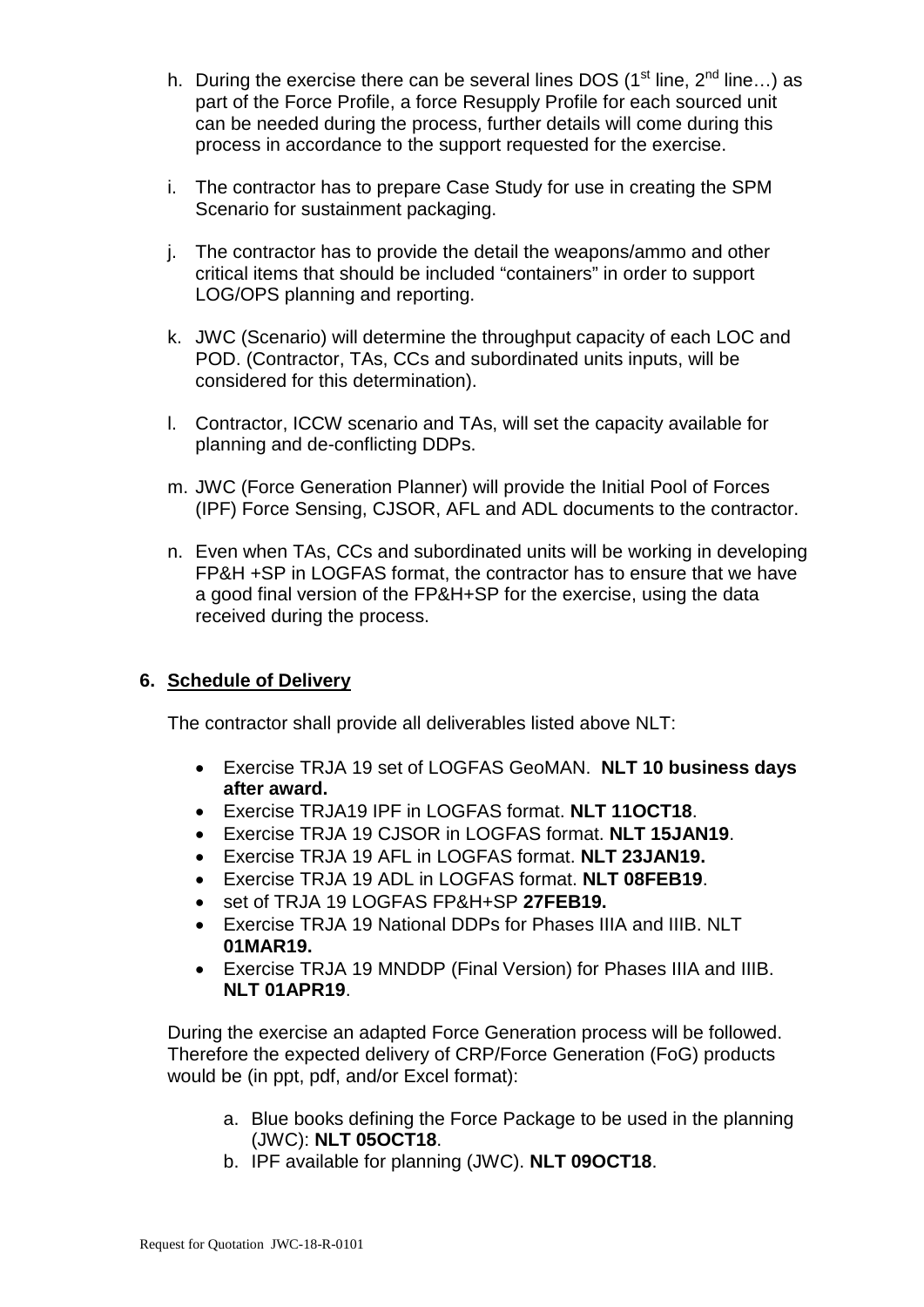- c. Initial estimate of the final composition of the exercise Force Package (Force Sensing) (JWC): **NLT 08 NOV 2018**.
- d. CONOPS and CJSOR (TA,s): **NLT 11JAN19**.
- e. Allied Force List (AFL) (Final Force Package)(JWC): **NLT 18JAN 2019.**
- f. OPLAN and Allied Disposition List (ADL) (TA,s): **NLT 04 FEB 2019**

Expected delivery by TAs of:

- a. First Draft Profiles and Holding (FP&H +SP): **NLT 14FEB2019**
- b. Final Force Profiles and Holding (FP&H +SP): **NLT 25FEB2019**

If deemed necessary by the TAs, any personnel in need to, will visit the contractor at the contractor's working office, during the development of the deliverables. Related travel costs will be covered by TAs for TAs personnel only. This visit to the contractor's office shall not generate extra costs to the present contract. If there will be a cost, the contractor should include this under Optional Tasking's.

The dates for the visit listed above are to be coordinated by TAs /JWC and the contractor. JWC personnel might participate in these visits.

The contractor must provide NLT two weeks after the contract is signed a detailed schedule (1/2 a day by 1/2 a day) detailing the expected development of the deliverables. This will provide visibility to TAs and JWC on the development process, and would improve coordination.

### **7. Place of Performance**

The work has to be done at the supplier's offices, except for the visits which will take place as mentioned above.

### **8. Security Considerations**

The contractor's personnel involved in this work, and visiting TAs /JWC, must have a NATO Security Clearance. Two weeks after the contract is signed, the contractor must send to JWC the Security Clearances of these personnel.

The release of classified or unclassified project related information to authorities or persons outside the Internal Review project (non-participants) without prior approval is expressly prohibited.

### **9. Partial Bidding**

Partial Bidding is NOT AUTHORIZED.

### **10. Clarification of Proposals and Discussions**

During the proposal evaluation process, JWC reserves the right to discuss any proposal with the bidders in order to clarify what is being offered (technical capabilities, financial information, investment plan, ect.) and to resolve any potential areas of non-compliance. However, no change to the content of the proposal (technical, financial, ect.) shall be permitted.